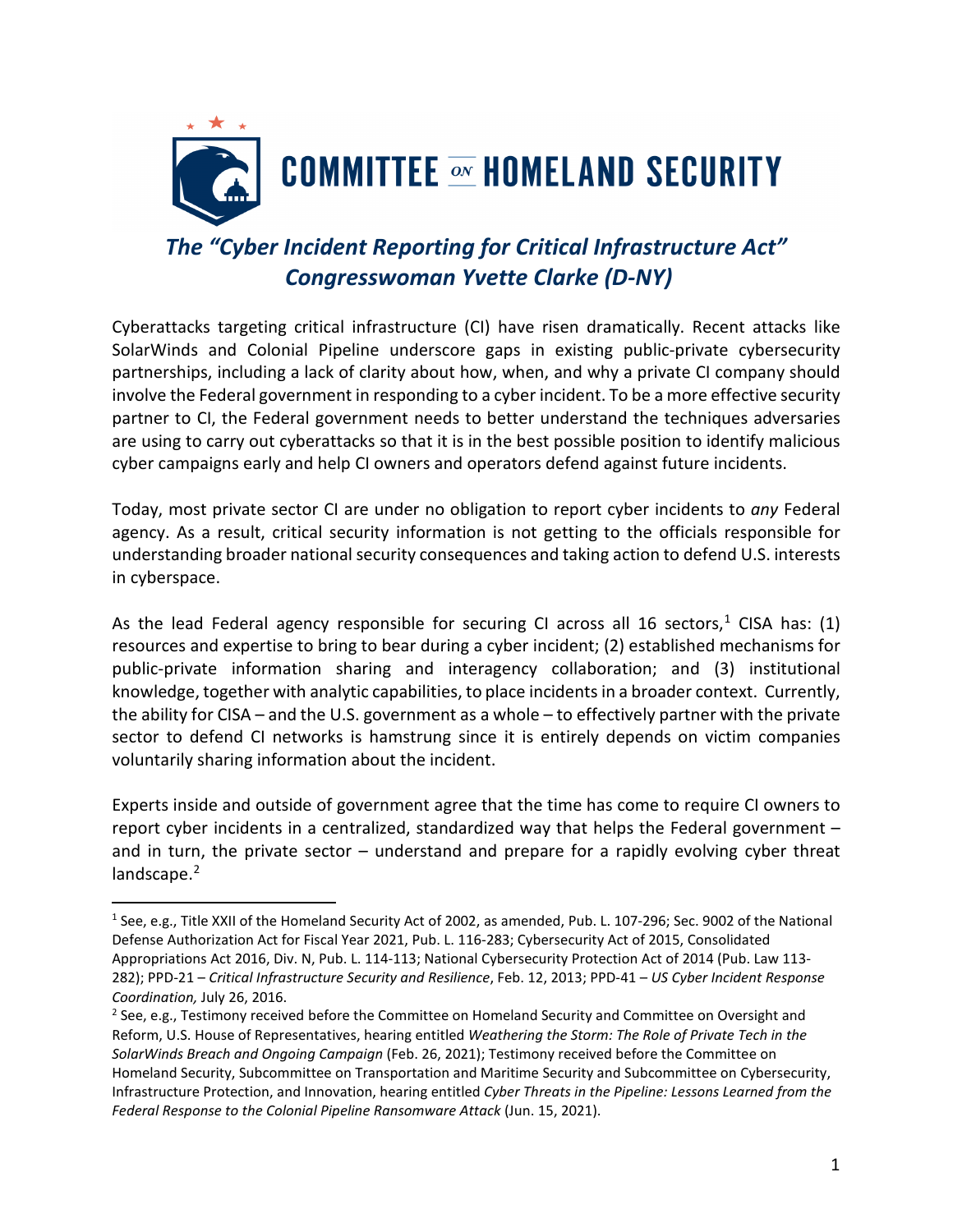The **Cyber Incident Reporting for Critical Infrastructure Act of 2021** would direct CISA to establish requirements and procedures, after robust stakeholder engagement, for certain CI owners and operators ("covered entities") to report certain types of cyber incidents ("covered cybersecurity incidents") to a newly-established Cyber Incident Review Office within CISA.

Specifically, the legislation:

- Directs CISA, after a 270-day period with mandatory windows for stakeholder consultation and comment, to issue an interim final rule setting forth which CI owners and operators are subject to the reporting requirement, which cyber incidents need to be reported, the mechanism for submitting reports, and other details necessary for implementation.
- Tasks the new Cyber Incident Review Office with the discrete mission of receiving, aggregating, analyzing, and securing cyber incident reports to understand adversary trends over time, publishing quarterly reports with anonymized findings, and identifying any actionable threat intelligence that should be shared rapidly and confidentially with cyber 'first responders' to prevent or respond to other attacks.
- Lays out factors and threshold criteria for CISA to use in defining which entities and incidents are covered, but ultimately gives CISA flexibility to tailor the requirements to include only the entities, incidents, and information necessary to inform the Federal government's understanding of the threat landscape and help prevent similar attacks going forward.
- Preserves the integrity of CISA's voluntary partnerships and programs by: 1) directing incident reports to a new Cyber Incident Review Office that is separate and distinct from CISA's voluntary programs; and 2) providing CISA with multiple avenues to obtain information about the incident (instead of traditional regulatory tools such as fines and penalties) that graduates to subpoenaing the information, but only after exhausting other options to bring the entity into compliance.
- Provides multiple protections for reports submitted in accordance with the requirements – both for the reporting *entity* (e.g., liability protections afforded in the Cybersecurity Act of 2015[3](#page-1-0)) and the reported *information* (e.g., reports are to be kept confidential and exempt from FOIA) – but would not extend these protections to information obtained through subpoena.
- Ensures that CISA is responsive to the needs of private sector partners for example, by requiring CISA to notify private sector entities that may have been impacted by data breaches or intrusions on Federal networks, and directing CISA to proactively look for

<span id="page-1-0"></span><sup>&</sup>lt;sup>3</sup> Sec. 106 of the Cybersecurity Act of 2015, Consolidated Appropriations Act 2016, Div. N, Pub. L. 114-113.